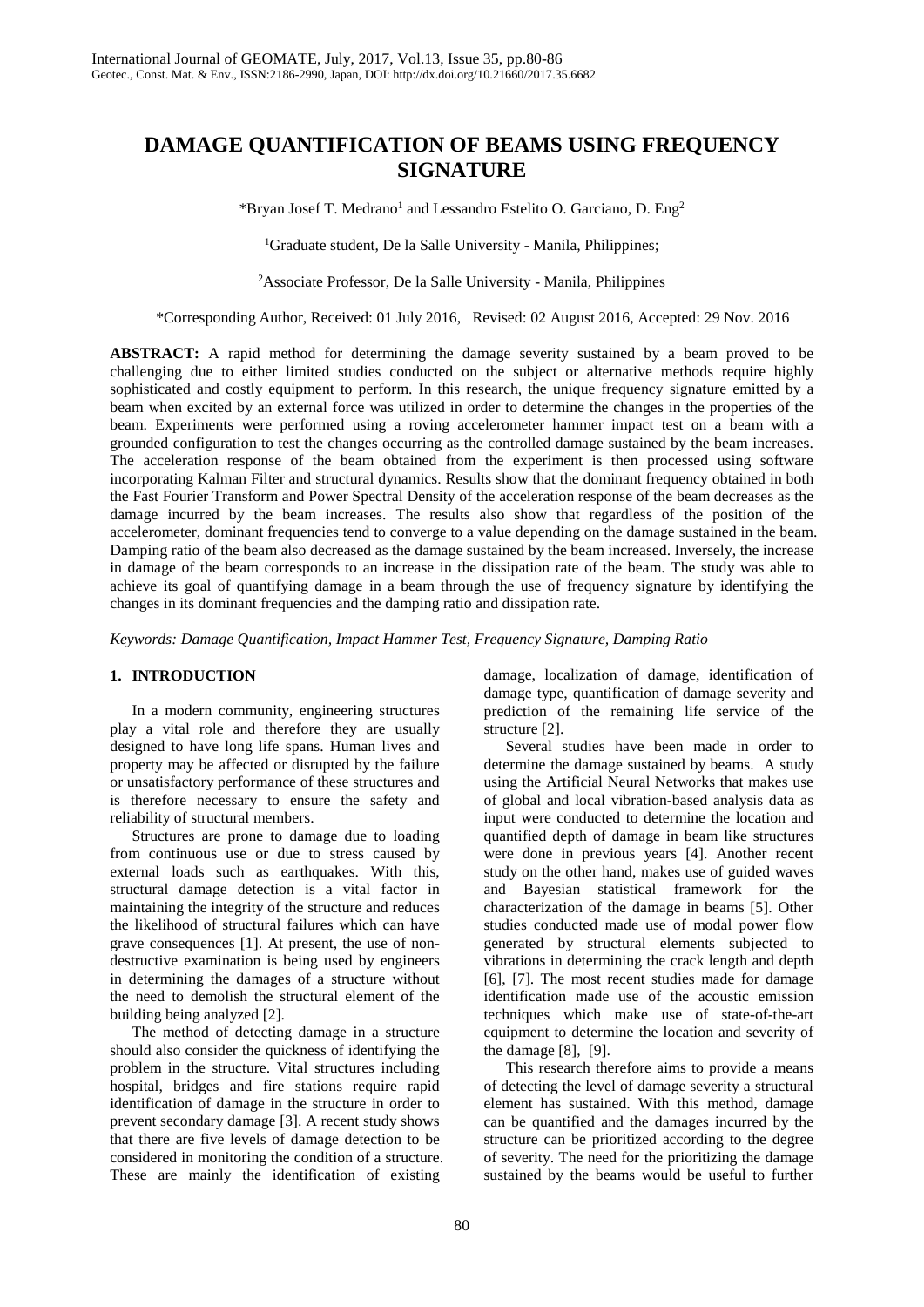understand the situation and be able to quickly remediate the problem and avoid serious damage. The repairs necessary for the structure can be determined based on the output of the study.

Damage severity is one of the five key levels in damage detection of a structure [2]. Damage severity is a necessary procedure when conducting damage detection in a structural element of a building. However, the lack of a quick and convenient method for determining the severity of a structural damage is currently not present. On the other hand, methods for determining the damage severity of the structure require serious amounts of data to provide accurate results. There is a need to study a method for determining and quantifying the severity of damage in a structural element of a building.

As seen in several stated literatures, the main focus of other studies is on damage identification and localization. Damage quantification alone was not dwelled in most literature. On the other hand, damage quantification that is determined along with the other levels of damage quantification requires state-of-the art machinery or tools to determine the unknown parameter.

Damage severity detection is crucial in determining the status of a structure. It should be determined along with the other levels of damage detection such as existence detection, localization of damage, damage type identification and prediction of remaining service life [2]. Fewer studies have been conducted to determine the severity of the damages as compared to studies which determine the location and existence of damage. This gives all the more reason to conduct the study. Also, most important structures are found in urbanized and densely populated areas, the study is vital to ensure the safety of both the structure and the people occupying it.

## **2. CONCEPTUAL FRAMEWORK**

Structural elements gave off a frequency signature when the element experienced an external load. These frequency signatures were captured through the use of a sensor to gather data and store on to a laptop. Each beam gave off a unique frequency signature due to the minute differences caused by the imperfections found in the beams. Given that the structural element was set at a constant properties and imperfections are set to a minimum, the frequency signature produced was also presumed to be at a constant.

In order to test and determine the degree of severity that a structure has sustained, the frequency of the beam was tested at different depth of damage. The cracks or fractures of the beam was represented by a chipped off portion and these damages are varying in depth to record the change in frequency signature. The recorded frequency signatures of the damaged and undamaged beam were then compiled and were then used in the Kalman filter program. The data is then analyzed to obtain the final output in terms of a frequency of the fast Fourier transform and power spectral density as well as the damping ratio of the element.

# **3. THEORETICAL FRAMEWORK**

The study aims to identify the changes to the dynamic properties of the box beam using the different theories and techniques presented in previous researches and published material. The approach to the study involves the use of three theories, i.e., Kalman Filter, direct integration method and the approximation of the damping ratio.

## **4. KALMAN FILTER**

The Kalman Filter is an optimal solution to filtering problems which have systems and observation models that are both linear and have Gaussian probability density functions. With the following assumption considered, the equations taken from the optimal Bayesian equations would be reduced to the following.

$$
\mathbf{x}_{k} = f\mathbf{\hat{x}}_{k-1} + \mathbf{w}_{k} \tag{1}
$$

$$
z_k = h x_k + v_k \tag{2}
$$

And  $K_k$  is the Kalman gain given as

$$
K_{k} = f_{k+1/k} P_{n/n-1} h_{k}^{T} \left( h_{k} P_{n/n-1} h_{k}^{T} + R_{k} \right)^{-1}, \tag{3}
$$

And  $P_k$  is the Variance-covariance matrix which is given as

$$
P_k = P_{n/n-1} - f_{k/k+1} K_k h_k P_{n/n-1}
$$
\n(4)

#### **4.1 Equation of motion for a discretized beam**

Considering a finite element beam model wherein the properties are distributed to each element, a motion of equation can be setup for each element present in the beam. Figure 1 shows a typical beam with an n-th number of elements. Each element is considered for analysis and that the motion of the entire beam can be determined with respect to the movement of each element. Similar to a single oscillating object, the elements of the beam have properties such as mass, damping coefficient, stiffness and external force acting on the element which are independent from one element to the other and values such as acceleration, velocity and displacement which are the basis for the motion of the beam.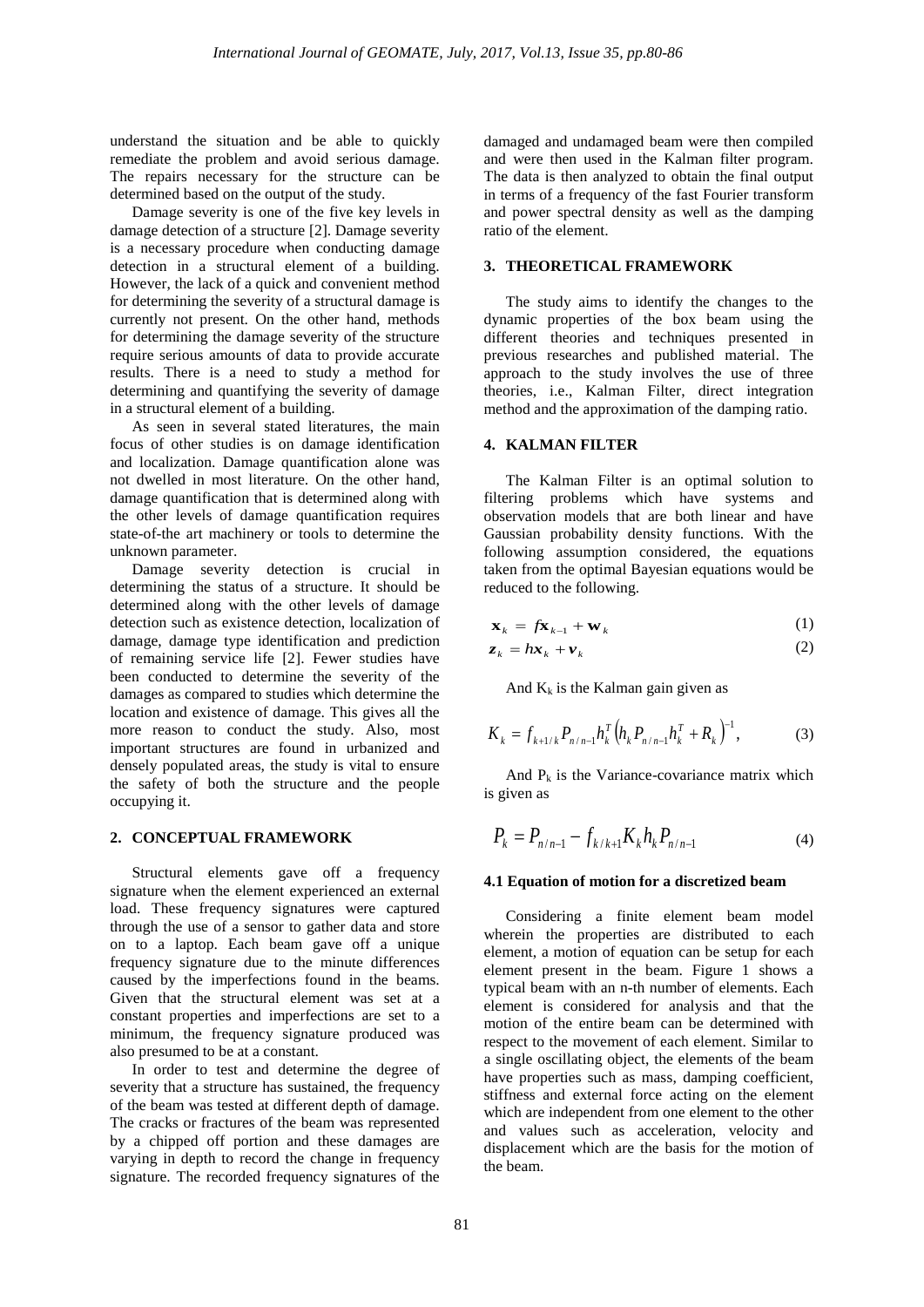

Fig. 1 Typical Beam with n number of elements



Fig. 2 Free Body Diagram of a beam with an n-th number of elements

#### **4.2 State of the system equation and Observation equation**

As one of the methods for direct integration of second order derivatives, Newmark's Constant Average Acceleration method make use of the fact that the acceleration of a given time interval is equal to a constant value. The algorithm numerically updates the response acceleration, velocity and displacement of an object from  $t_i$  to  $t_{i+1}$ . Following

the previous stated assumption and isolating  $\ddot{x}_i$ , the equation of motion becomes

$$
\ddot{x}_{i} = \frac{f_{i} - c\left(\dot{x}_{i-1} + \frac{\Delta t}{2}\ddot{x}_{i-1}\right) - k\left(x_{i-1} + \Delta t\dot{x}_{i-1} + \frac{\Delta t^{2}}{4}\ddot{x}_{i-1}\right)}{\left(m + \frac{\Delta t}{2}c + \frac{\Delta t^{2}}{4}k\right)}
$$
(5)

Using the truncated Taylor's series expansion, the following equation that would complement the previous equation and complete the algorithm are

$$
\dot{x}_i = \dot{x} + \frac{\Delta t}{2} \left( \ddot{x}_{i-1} + \ddot{x}_i \right) \tag{6}
$$

$$
x_{i} = x_{i-1} + \Delta t \dot{x}_{i-1} + \frac{\Delta t^{2}}{4} (\ddot{x}_{i-1} + \ddot{x}_{i})
$$
 (7)

Incorporating previous equations and the new equation becomes the state equation of the Kalman filter updates the acceleration based on the numerical integration of the equation of motion and would be used to compared the measured acceleration obtain from the experimental portion of the study.

$$
x_{k} = (\ddot{x}_{t}) = \begin{bmatrix} A_{1} & 0 & \cdots & 0 & 0 \\ 0 & A_{2} & \cdots & 0 & 0 \\ \vdots & \vdots & \ddots & \vdots & \vdots \\ 0 & 0 & \cdots & A_{n-1} & 0 \\ 0 & 0 & \cdots & 0 & A_{n} \end{bmatrix} \begin{bmatrix} \ddot{x}_{t-1_{n}} \\ \ddot{x}_{t-1_{n-1}} \\ \ddot{x}_{t-1_{n-1}} \end{bmatrix} + \begin{bmatrix} B_{1} & 0 & \cdots & 0 & 0 \\ 0 & B_{2} & \cdots & 0 & 0 \\ \vdots & \vdots & \ddots & \vdots & \vdots \\ 0 & 0 & \cdots & B_{n-1} & 0 \\ 0 & 0 & \cdots & 0 & B_{n} \end{bmatrix} \begin{bmatrix} \dot{x}_{t-1_{n}} \\ \dot{x}_{t-1_{n}} \\ \vdots \\ \dot{x}_{t-1_{n-1}} \end{bmatrix} + \begin{bmatrix} C_{1} & 0 & \cdots & 0 & 0 \\ 0 & C_{2} & \cdots & 0 & 0 \\ \vdots & \vdots & \ddots & \vdots & \vdots \\ 0 & 0 & \cdots & C_{n-1} & 0 \\ 0 & 0 & \cdots & C_{n-1} & 0 \\ 0 & 0 & \cdots & 0 & C_{n} \end{bmatrix} \begin{bmatrix} x_{t-1_{n}} \\ \dot{x}_{t-1_{n}} \\ \vdots \\ \dot{x}_{t-1_{n-1}} \end{bmatrix} + \begin{bmatrix} C_{1} & 0 & \cdots & 0 & 0 \\ 0 & C_{2} & \cdots & 0 & 0 \\ 0 & 0 & \cdots & 0 & C_{n} \end{bmatrix} \begin{bmatrix} x_{t-1_{n}} \\ \dot{x}_{t-1_{n}} \\ \vdots \\ \dot{x}_{t-1_{n}} \end{bmatrix} + \begin{bmatrix} D_{1} & 0 & \cdots & 0 & 0 \\ 0 & D_{2} & \cdots & 0 & 0 \\ \vdots & \vdots & \ddots & \vdots & \vdots \\ D_{n} & 0 & \cdots & D_{n-1} & 0 \\ 0 & 0 & \cdots & 0 & D_{n} \end{bmatrix} \begin{bmatrix} f_{n}(t) \\ f_{n}(t) \\ \vdots \\ f_{n}(t) \\ \vdots \end{bmatrix}
$$

Wherein

$$
A_n = \frac{\left(-\frac{\Delta t}{2}c - \frac{\Delta t^2}{4}k_n\right)}{\left(m_n + \frac{\Delta t}{2}c + \frac{\Delta t^2}{4}k_n\right)};
$$
  
\n
$$
B_n = \frac{\left(-c - k_n \Delta t\right)}{\left(m_n + \frac{\Delta t}{2}c + \frac{\Delta t^2}{4}k_n\right)};
$$
  
\n
$$
C_n = \frac{\left(-k_n\right)}{\left(m_n + \frac{\Delta t}{2}c + \frac{\Delta t^2}{4}k_n\right)};
$$
  
\n
$$
D_n = 1/M_n
$$
 (9)

Considering the latter of the two equations, the observation equation is based on the independent variable that has been measured in the experimental portion of the study. Given that the input actuators or the accelerometers each measures only the acceleration response of the material being tested, the observation equation would be a vector matrix and an identity matrix defined as

$$
x_{k} = (\ddot{x}_{meas}) = \begin{bmatrix} 1 & 0 & \cdots & 0 & 0 \\ 0 & 1 & \cdots & 0 & 0 \\ \vdots & \vdots & \ddots & \vdots & \vdots \\ 0 & 0 & \cdots & 1 & 0 \\ 0 & 0 & \cdots & 0 & 1 \end{bmatrix} \begin{bmatrix} \ddot{x}_{meas_{1}} \\ \ddot{x}_{meas_{2}} \\ \vdots \\ \ddot{x}_{meas_{n-1}} \end{bmatrix}
$$
 (10)

## **4.3 Measuring Damping Ratio**

In evaluating the damping ratio of a free vibrating structure, the logarithmic decrement method can be used. The logarithmic decrement method is used to measure damping in time domain. In this method, the free vibration displacement amplitude history of a system to an impulse is measured and recorded. Logarithmic decrement is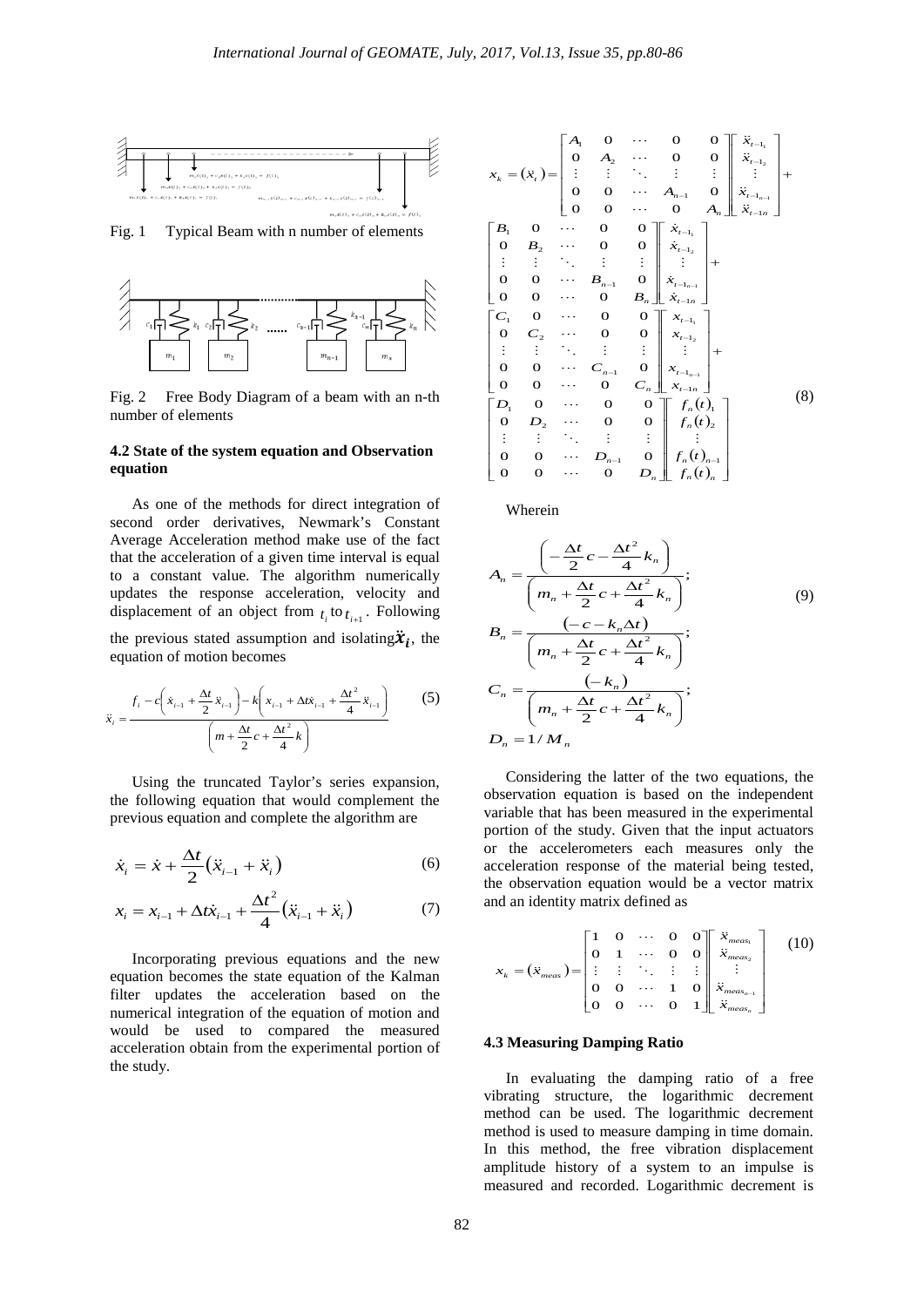the natural logarithmic value of the ratio of two adjacent peak values of displacement in free decay vibration. Given that the damping ratio is small and with the exponential in the ratio  $x_1$ 2 *x x* can be

expanded in series retaining only the first two terms, since  $\omega_a \approx \omega_a$  this leads to

$$
\varepsilon \cong \frac{x_1 - x_2}{2\pi x_2} \tag{11}
$$

For cases where the difference between two amplitude peaks are very small, it is more convenient to choose two non-consecutive peaks and the equation would be

$$
\varepsilon \cong \frac{x_i - x_{i+m}}{2\pi m x_{i+m}}
$$
 (12)

#### **5. RESEARCH METHODOLOGY**

#### **5.1 Pre-experimentation phase**

As the initial step to the study, the research was required to design the appropriate beam in order to produce result which will represent beams in its true scale and purpose in a structure.

The following were considered in the design of the beam element which would represent the structural element of a building and would provide the necessary data needed for the study.

The beam element was made of a rectangular aluminum box beam, specifically the material was a 6061 T6 3x3" Aluminum Square Tube.

As for the length of the beams, the original piece used for the test were 3 pieces of standard length which amounts to a total length of 21 ft. per piece or approximately equal to 6.4m per piece. The each material was cut into 3 equal part wherein the 2m of the beam was considered as the effective length of the beam. The remaining portions of the beam was buried inside the wooden box frame to dissipate vibration that would reflect back. Figure 3 illustrates the dimensions of the beam from the front view.



Fig. 3 Box beam dimensions

The beams were classified in to two cases, wherein there will be one undamaged and five damaged beam. The damaged beam were the representation of the deterioration or cracks developed by the beam with each case having a different degree of damage that was predetermined in order to consider only the quantification of damage. The damage ranges from 1 to 4 percent of the total length of the beam. Its design also had a constant depth of damage equal to 50 percent of the total height of the beam. Figure 4 shows the dimensions of the damage.



Fig. 4 Dimensions of damage (a) Elevation (b) top All damages on the beam trial were located on the first quarter mark which was equal to 0.5m from origin.

The beams were supported on box filled with sand in order to make use of the boundary effects when vibrations passed through the beam.

Once the pieces were sawed, it is then nailed and wood glue is placed on its corners to avoid breaking from the weight of both the beam and the sand. A hole with the exact size of the beam was then punctured and filled with sand up to the bottom portion of the hole.

The input actuator with negligible mass that was used for recording and measuring the response of the beam was a triaxial accelerometer as seen in Fig. 5.



Fig. 5 Triaxial Accelerometer

The hammer that was for all trial in the experiments was an ordinary rubberized hammer typically used for basic construction and carpentry

#### **5.2 Experimentation proper**

With all beams cut according to specification, the beam ends were covered using packaging tape to reduce the amount of unnecessary matter such as sand from entering the beam.

Proceeding to the next step of the experiment, five accelerometers were used for the undamaged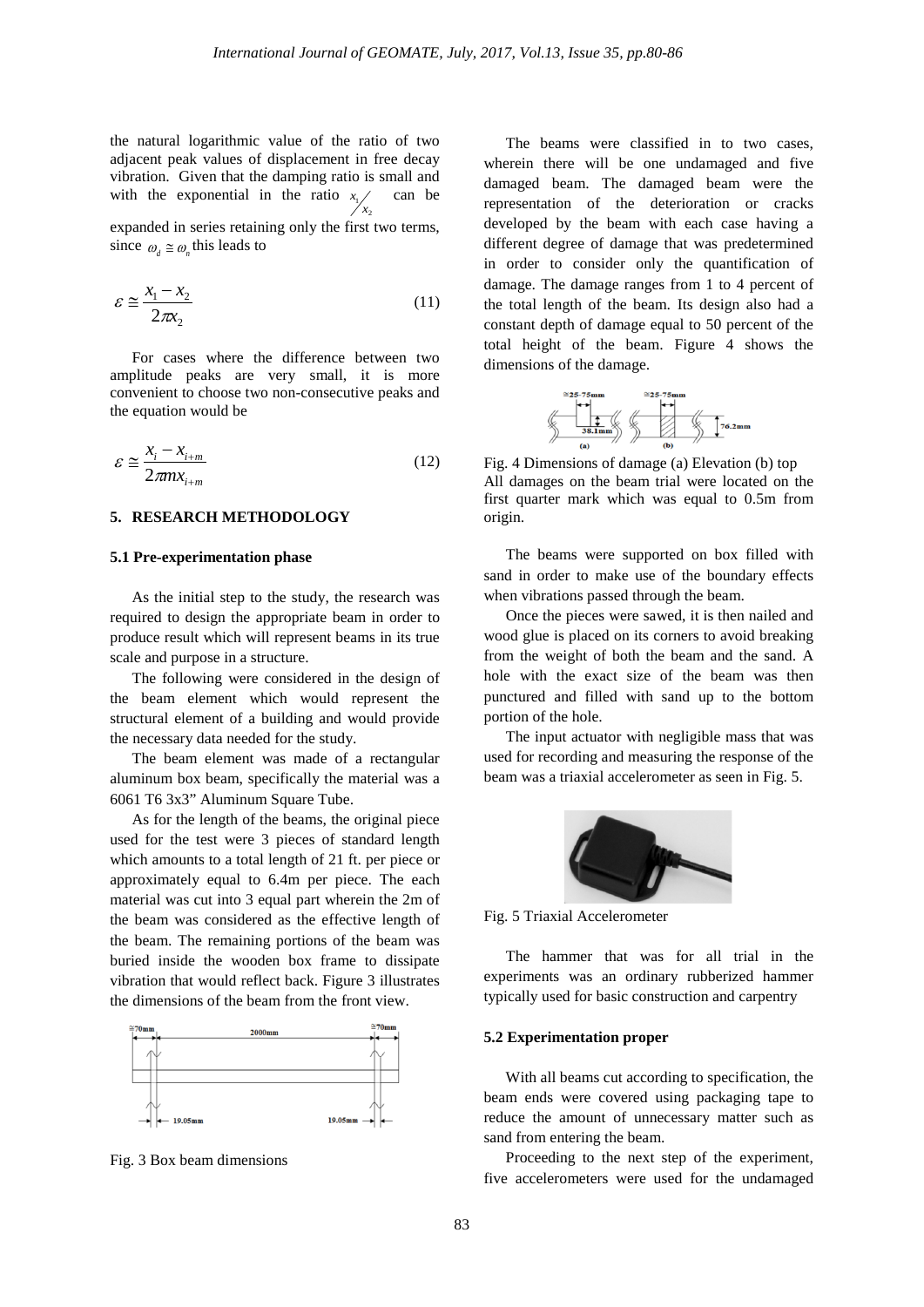beam and six accelerometers for all damaged beams.

Given that the setup is ready and the triaxial accelerometers' capabilities were tested, the vibration test could now proceed. The vibration test used for the experiments was the impact hammer test. The design of the experiment incorporated the use of a rubberized hammer that was dropped at the center of the beam which provided the maximum movement possible for the beam to produce.

In Summary, Fig. 6 shows the complete experimental setup



Fig. 6 Complete experimental setup

#### **5.3 Post-experimentation phase**

Using the obtained acceleration data from the experiments, the Kalman filter processed this data for the observed stated and has been incorporated by the use of the observation equation as defined in previous sections of the study which will be expounded depending on the case being studied.

#### **6. DATA PRESENTATION AND ANALYSIS**

Sensors were based on the predetermined location set to each sensor; FL2, FL1, L, M, R & FR corresponds to Far Left 2, Far Left 1, Left, Middle, Right and Far Right respectively. From the acceleration data, the time domain of the acceleration is transformed to a frequency domain using the fast Fourier transform and the Welch power spectral density analysis.

With regards to the Fast Fourier Frequency, the estimate acceleration response of the beam which was taken from the Kalman filter code was subjected to the process of determining the magnitude of the Fast Fourier Frequency. Based from Fast Fourier Frequency of all test trials, all frequency exhibit a dominant frequency in the higher frequencies levels. In each case, dominant frequencies of all trial fall on a specific frequency level. The sample data was then subjected to an increase in the sampling rate to reduce the amount of spectral leakage when a signal is being filtered or processed. To further eliminate the possible spectral leakage in the Fourier analysis, a process called Hanning windowing.



Fig. 7 Resampled FFT Frequency vs beam case

The trend indicates that as the damage sustained by the beam or any structural element increase, the frequency produced by the said beam or element decreases accordingly. Also, it could be pointed out that the drop in frequency is consistent regardless of the position of the accelerometer whether it is position nearest to the sensor or it is place nearest to the point of impact or even positioned at the father point from the damage. Table 1 established the percent difference between the frequencies recorded by each sensors and the mean frequency of each beam case.

Table 1 Percent differences of FFT frequencies in beam cases

| Sensor/          | $0$ "         | 1"            | 1.5           | 2"   | 2.5           | 3"            |
|------------------|---------------|---------------|---------------|------|---------------|---------------|
| <b>Beam Case</b> |               |               | ,,            |      | ,,            |               |
| FL2              | 0.00          | 0.18          | 0.18          | 0.00 | 0.00          | 0.20          |
|                  | %             | %             | %             | %    | %             | %             |
| FL1              | 0.17          | 0.18          | 0.00          | 0.00 | 0.19          | 0.00          |
|                  | %             | %             | %             | %    | %             | %             |
| L                | 1.98          | 0.18          | 0.37          | 0.55 | 0.00          | 0.20          |
|                  | $\frac{0}{0}$ | %             | $\frac{0}{6}$ | %    | %             | %             |
| М                | 1.98          | 0.18          | 0.00          | 0.05 | 0.00          | 0.20          |
|                  | $\frac{0}{0}$ | $\frac{9}{6}$ | $\frac{0}{6}$ | %    | $\frac{0}{6}$ | $\frac{9}{6}$ |
| R                | 2.48          | 0.18          | 0.18          | 0.00 | 0.00          | 0.00          |
|                  | %             | %             | $\frac{0}{6}$ | %    | $\frac{0}{6}$ | %             |
| FR.              | 1.05          | 0.15          | 0.12          | 0.08 | 0.03          | 0.10          |
|                  | %             | %             | %             | %    | %             | %             |

Using the same acceleration estimate obtained from the impact hammer test which has been refined by the Kalman filter, the PSD or the Power Spectral Density of the beams response was established. Similar to the FFT, a decline in the peak frequency was also determined in the PSD and position of the sensors were also negligible.

Considering the damping ratio as a parameter to quantify and determine the damage severity of a structural element, the results of the analysis show that the damping ratio of the beam decreases as the as the damaged found in the beam increases is an indication that the damage inflicted on the beam was detected using the damping ratio as the parameter.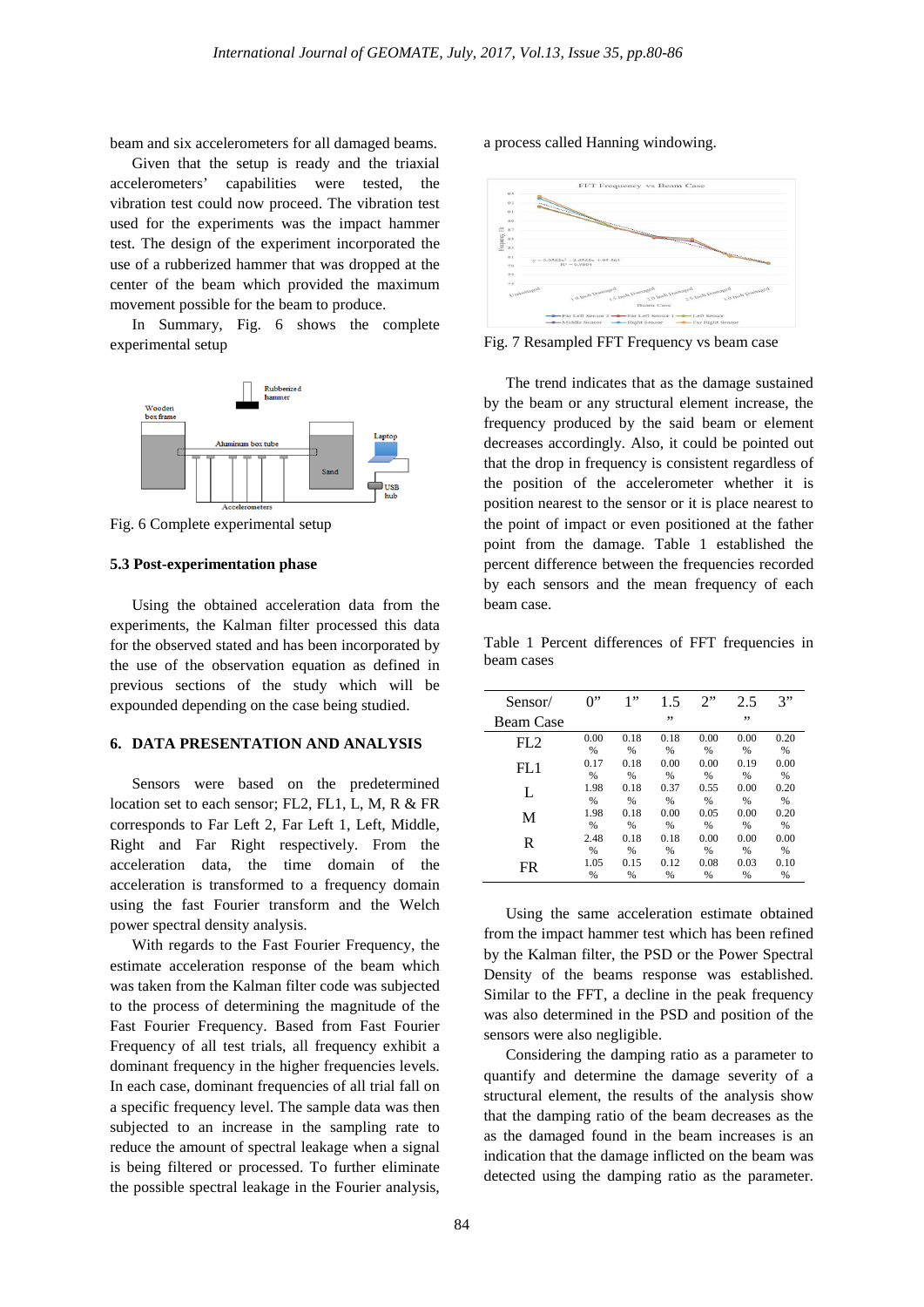The severity of the damage was identified due to the fact that a continuous decrease in the damping ratio was observed in all sensors. Although sensors further away from the actual damage are less reliable due to inconsistent decrease in damping ratio was observed, sensors that are nearer the damage could be noted to be more reliable and consistent.

Dissipation time however, increases as the damaged sustained by the beam decreases. The gradual increase in dissipation time go hand in hand with the gradual decrease in damping ratio due to the loss in the ability to remove the external force from the beam. Results show that the sensor furthest from the actual damage tend to have more sporadic data and is therefore less reliable as compared to the result shown by the sensors near the cut.

In order to justify the completion of the study's objectives a summary of all results is tabulated to show that the damaged was quantified and that several methods can be used to determine the damage severity levels of a beam or any other structural element being analyzed. Table 2 collected all the information from all previous results of the study.

| Beam  | Damage  | FFT.                 | PSD.                  | Damping               | Dissipation           |  |
|-------|---------|----------------------|-----------------------|-----------------------|-----------------------|--|
| Case  | $W/I$ . | Hz                   | Hz.                   | Ratio                 | <b>Rate</b>           |  |
| $0$ " | 0.00%   | 93.19                | 94.585                | 0.2884                | 0.1451                |  |
| 1"    | 1.27%   | 87.47<br>$(6.14\%)$  | 87.318<br>$(7.68\%)$  | 0.1915<br>$(33.60\%)$ | 0.1702<br>$(17.30\%)$ |  |
| 1.5"  | 1.91%   | 85.52<br>(8.23%)     | 85.144<br>$(9.98\%)$  | 0.1911<br>(33.74%)    | 0.1778<br>(22.54%)    |  |
| 2"    | 2.54%   | 84.93<br>$(8.86\%)$  | 84.778<br>(10.37%)    | 0.1531<br>$(46.91\%)$ | 0.1982<br>$(36.60\%)$ |  |
| 2.5"  | 3.18%   | 81.22<br>$(12.84\%)$ | 80.931<br>$(14.44\%)$ | 0.1110<br>$(61.51\%)$ | 0.2442<br>$(68.30\%)$ |  |
| 3"    | 3.81%   | 79.61<br>(14.57%)    | 79.237<br>(16.23%)    | 0.0981<br>(65.98%)    | 0.2769<br>(90.83%)    |  |
|       | R-Value | 0.9804               | 0.9761                | 0.9023                | 0.9629                |  |

Table 2 Summary of Results

# **7. CONCLUSION**

The study was able to establish a link between the current condition of the beam to the unique frequency signature it emits using experimental modal analysis such as the impact hammer test and the use of filtering techniques such as the Kalman filter. Moreover, the damage severity of the structural element, which in the study is a beam element, was determined using the parameters such as the dominant frequency of the frequency signature, damping ratio and duration of damping. Based from all the data gathered and analyzed from the study, the following observations and conclusion were identified:

For determining the severity of the damage sustained by the beam, sensor placement may be negligible as seen in several analyses wherein position of the sensor did not affect the results of the study. This could prove useful in monitoring the condition of structural elements which are not easily accessible for placement of measuring devices. This however may not be the case for all parameters such as the damping ratio wherein position was key to having improved results.

Properties and parameter which include the damping ratio, dissipation rate and dominant frequencies found in both the fast Fourier transform and the power spectral density remain constant in a structural elements until its condition deteriorates through damage. Besides the dissipation rate, these parameters decrease depending on the damage sustained by the said element. Larger decrease indicate a severer damage whereas smaller changes can be caused by smaller damages.as for the dissipation rate, damage is directly proportional to the dissipation of energy in a structural element. By evaluating any of these parameters, the damage was quantified to determine its overall condition.

### **8. REFERENCES**

- [1] Wang, S, Ren, Q & Qiao, P, "Structural Damage Detection Using Local Damage Factor", Journal of Vibration and Control, Vol. 12, Sept. 2006, pp. 955-973.
- [2] Yan, Y, Cheng, L, Wu, Z & Yam, L, "Development in Vibration-based Structural Damage Detection Technique", Mechanical Systems and Signal Processing, Vol. 21, 2007, pp. 2198–2211.
- [3] Yoshida, I & Sato, T, "Health Monitoring Algorithm by the Monte Carlo Filter Based on Non-Gaussian Noise", Journal of Natural Disaster Science, Vol. 24, 2002, pp. 101-107.
- [4] Sahin, M & Shenoi, R, "Quantification and Localisation of Damage in Beam-like Structures by Using Artificial Neural Networks with Experimental Validation", Engineering Structures, Vol. 25, 2003, pp. 1785–1802.
- [5] Ng, C, Veidt, M & Lam, H, "Probabilistic Damage Characterisation in Beams Using Guided Waves", Procedia Engineering, Vol. 14, 2011, pp. 490–497.
- [6] Zhu, X, Li, T, Zhao, Y & Yan, J, "Vibrational Power Flow Analysis of Thin Cylindrical Shell with a Circumferential Surface Crack", Journal of Sound and Vibration, Vol. 302, 2007, pp. 332–349.
- [7] Huh, Y, Chung, T, Lee, J & Kim, J, "Damage Identification in Plates Using Vibratory Power Estimated from Measured Accelerations", Journal of Sound and Vibration, Vol. 336, 2015, pp. 106-131.